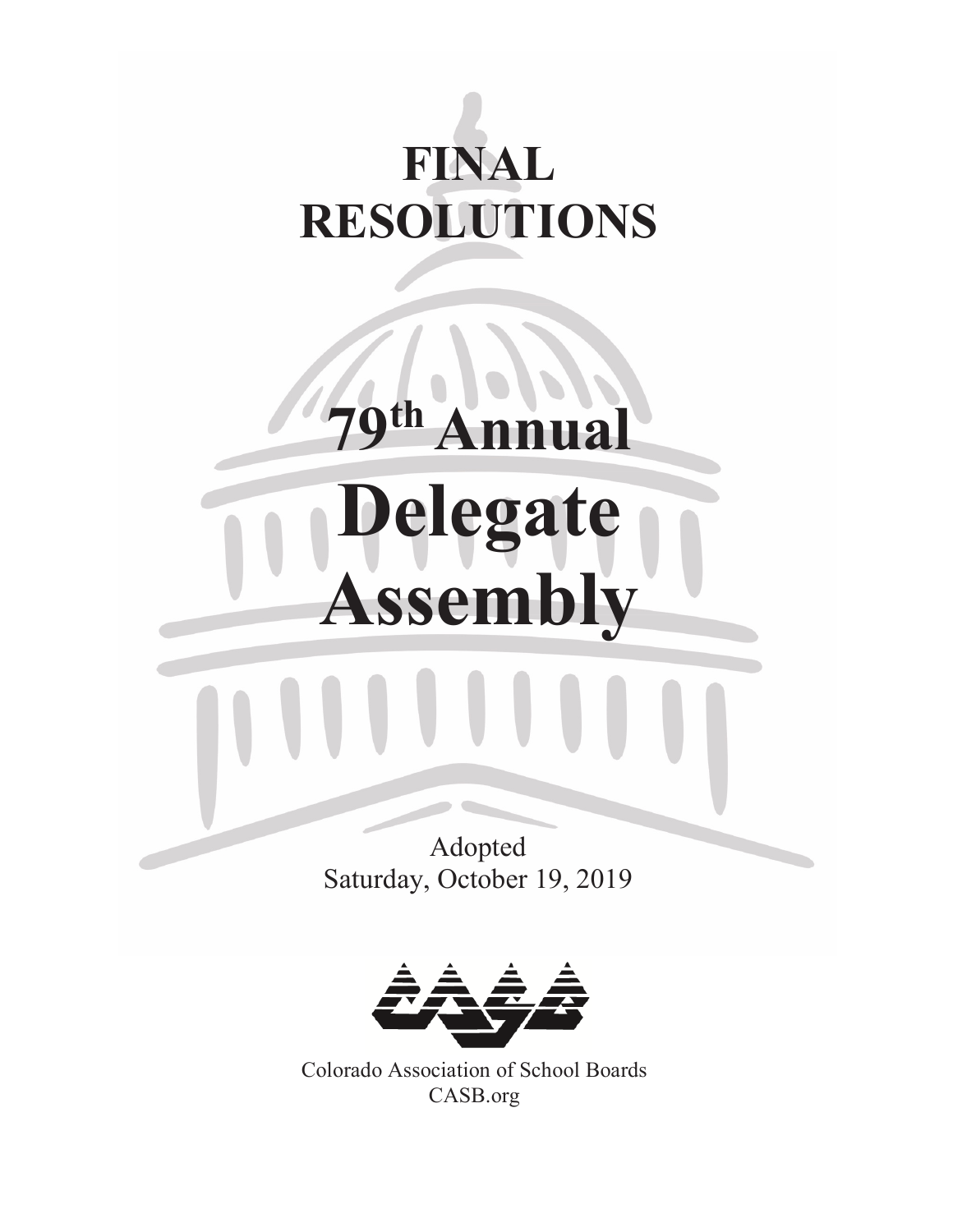### **Table of Contents**

### **Resolutions**

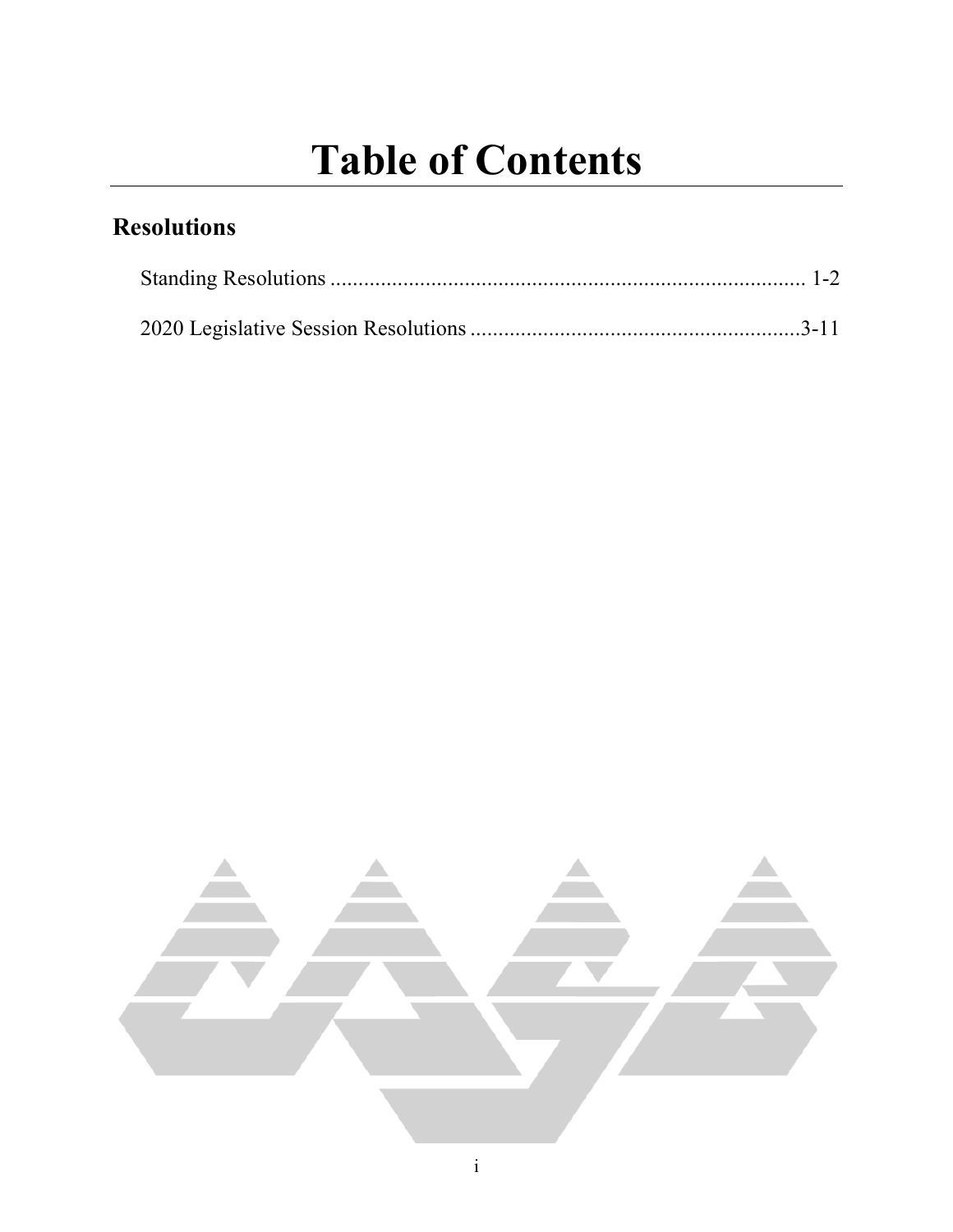#### **Local Governance**

- **SR1** Colorado's Constitution acknowledges the diverse nature of Colorado school districts and establishes locally elected school boards vested with control of instruction as the guarantor of educational quality responsive to local needs.
- **SR2** Control of instruction, including efforts to restructure and fund public education, must be guided by student needs, improved academic growth and achievement, with responsible use of financial resources as determined by the locally elected school board.
- **SR3** Essential functions of the local board of education's constitutional authority include establishing the course of curriculum and instruction, the process for determining the terms and conditions of employment for school district employees, and the budget to be used to implement the local community's priorities.

#### **Finance**

- **SR4** The state must provide Colorado's public schools with adequate and reliable funding pursuant to a formula that balances federal, state and local revenue sources and is intended to fully fund the legal requirements for and meet the educational needs of all Colorado students. Further, the state must increase the total annual appropriation of state special education funding by at least at the cost of inflation and caseload growth, to reduce unreimbursed special education expenditures at the local level.
- **SR5** New legislation must expressly consider cost at the state and local levels and be fully funded before it may be enforced by the state.
- **SR6** Existing mandates that are ineffective or that have a larger cost than benefit must be rescinded so local boards may dedicate those financial resources to better use.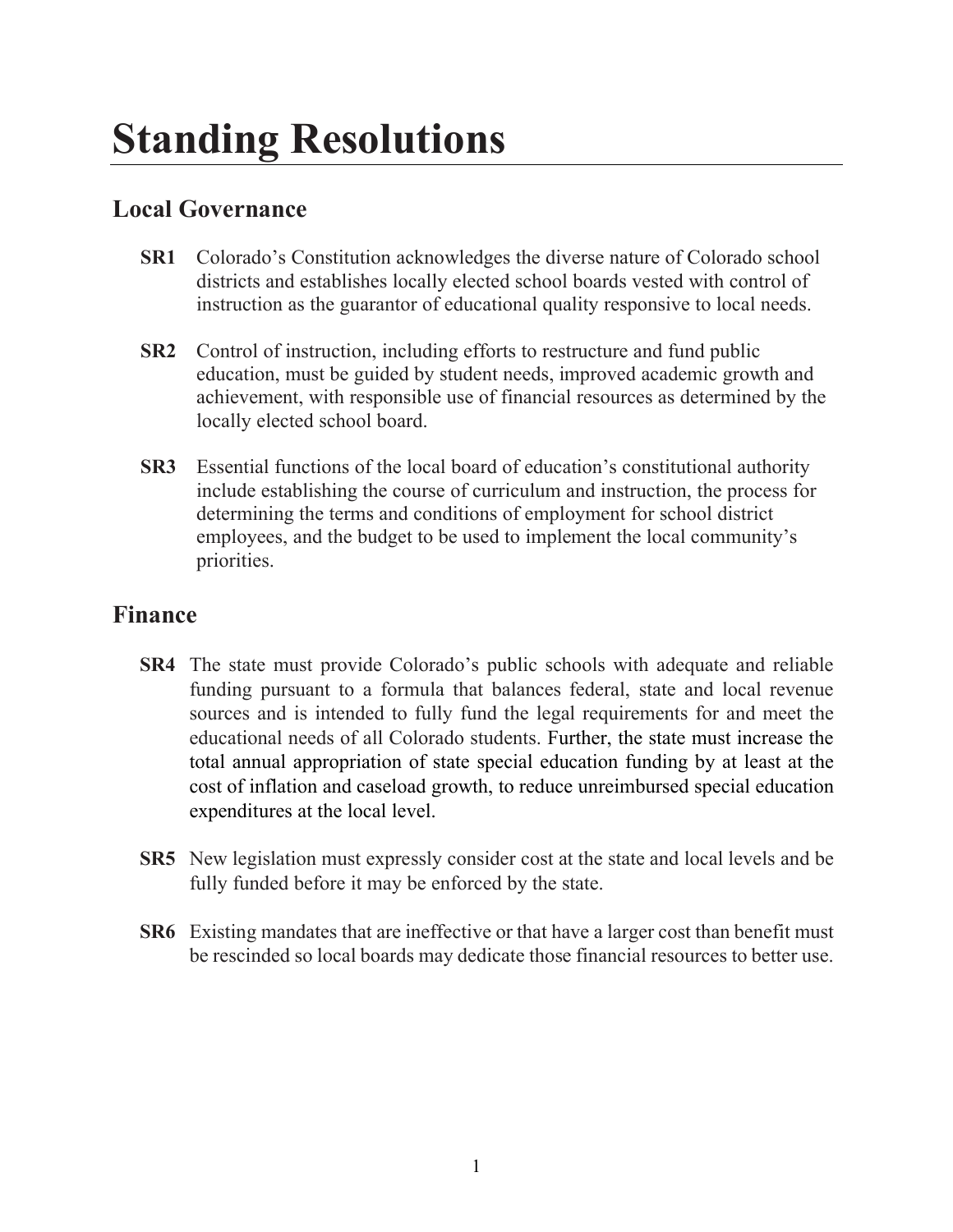#### **Student Academic Growth and Achievement**

- **SR7** The Colorado Association of School Boards supports a system of accountability that stresses local measures that inform instruction and separately acknowledges a need for a statewide system that allows measurement of school and district effectiveness and comparison between school districts.
- **SR8** CASB opposes any state mandates beyond the federal minimums with respect to assessment and educator licensure to assure local boards' flexibility to allocate instructional time and place the best teacher in every classroom.
- **SR9** Colorado school boards' constitutional authority includes the right to develop schools and programs to supplement current programs and ensure student access to diverse learning opportunities.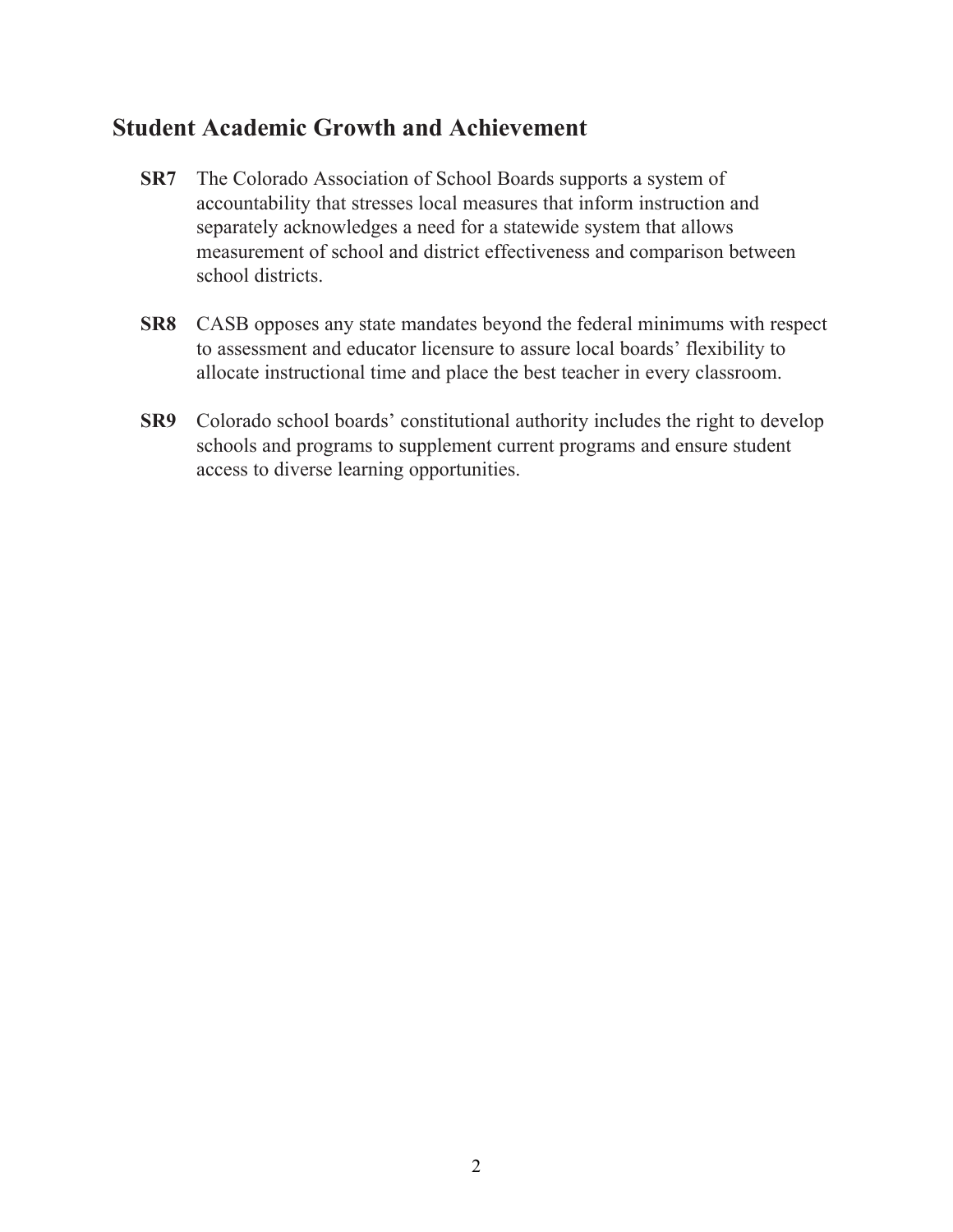## **2020 Legislative Session Resolutions**

#### **Local Governance**

- **LR1** The Colorado Association of School Boards supports continued reform in the teacher evaluation process to encourage courageous conversations between administrators and teachers that leads to real goal setting and effective feedback. Evaluations are more effective when trust and communication are paramount, rather than rigidly imposed accountability measures that discourage continuous improvement in teaching methods.
- **LR2** Opposing legislation that usurps local control of instruction vested by the Colorado Constitution in elected school boards. Whereas, the Colorado State Constitution in Article IX, section 15, which was established in 1876, states that local school boards elected by their electors, "shall have control of instruction in the public schools of their respective districts;" a constitutional principle known as "local control;" and whereas, the membership of the Colorado Association of School Boards has adopted Standing Resolution Number 1 recognizing that control of instruction is vested by the Colorado Constitution in locally elected school boards; and whereas, legislation passed by the general assembly and signed into law by the governor that mandates specific instruction or that directs local school districts to follow specific instructional text or content violates the fundamental principle of local control contained in Article IX, Section 15 the Colorado Constitution. Now, therefore, be it resolved, that the Colorado Association of School Boards oppose any current or proposed legislation that requires locally-elected school boards or their districts to follow or adopt specific instructional text or content in violation of the fundamental principle of local control embodied in the Colorado Constitution.
- **LR3** The Colorado Association of School Boards supports legislation requiring all school district and charter school boards to post online public documents being discussed at a meeting as early as possible, but no later than two business days after meeting conclusion.
- **LR4** The Colorado Association of School Boards supports changes to SB10-191 to allow evaluation of non-probationary teachers with the state-approved evaluation tool every third year after the first five annual evaluations within the same district and using locally developed evaluation methods in the interim years.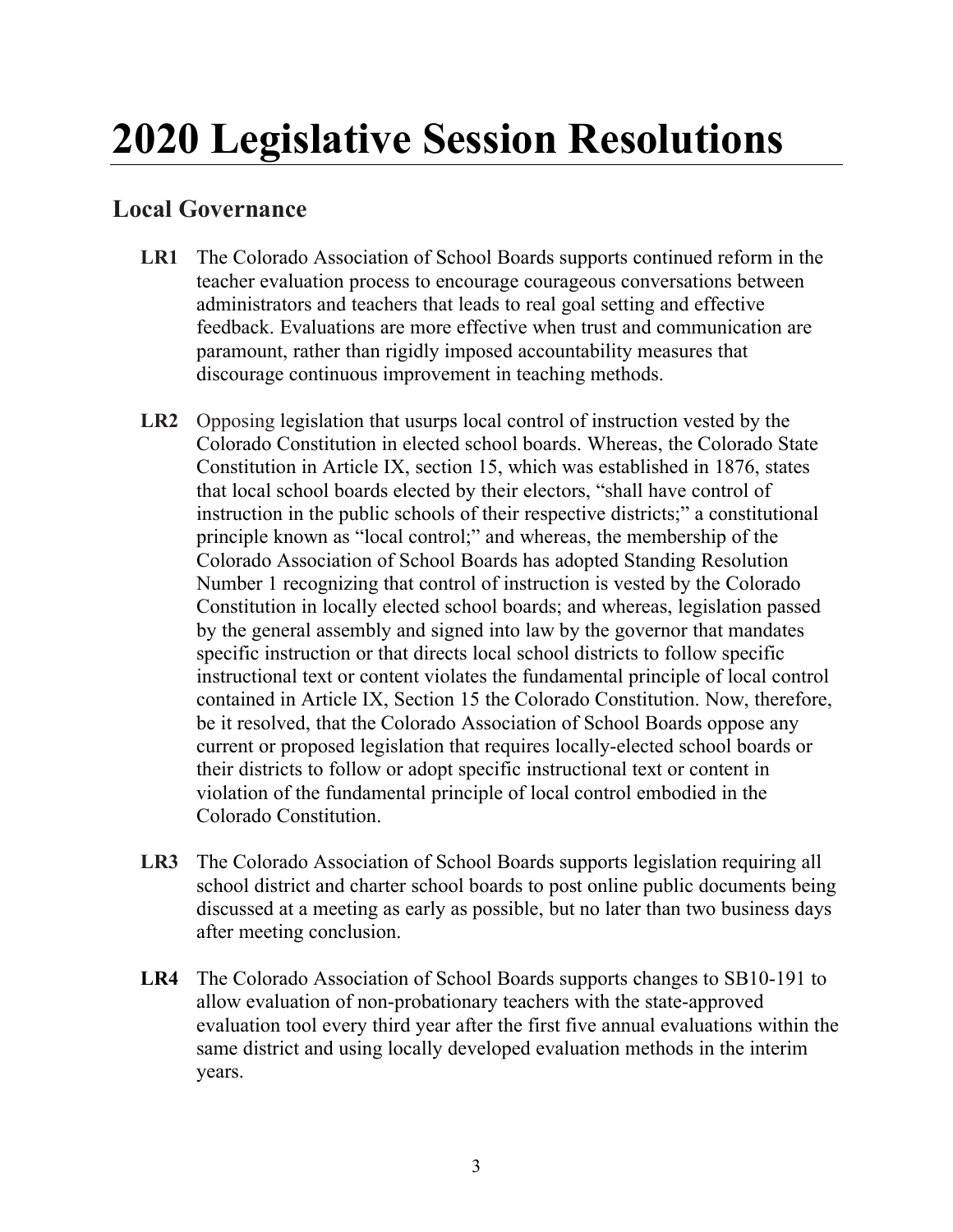- **LR5** The Colorado Association of School Boards supports amendment of the Claire Davis Act and other proposals addressing the need for safety and security of students, teachers, and staff while providing Colorado school districts with the support necessary to provide such safety and security. A waiver of governmental immunity for school districts regarding safety and security issues unnecessarily exposes taxpayers to liability for future actions, which ultimately endangers the school district's ability to educate students.
- **LR6** The Colorado Association of School Boards supports legislation that honors local control of the charter school approval and renewal process. CASB supports legislation to change the State Board of Education's standard of review for charter school appeals to a determination of whether the local school board's decision was arbitrary and capricious.
- LR7 The Colorado Association of School Boards supports adoption of policies and legislation amending the Colorado Charter Schools Act to strengthen the criteria a charter school applicant must meet to obtain a District Charter or a Charter from the Colorado Charter Schools Institute.
- **LR8** The Colorado Association of School Boards supports adoption of policies and legislation amending the Colorado Charter Schools Act regarding the process of obtaining non-standard waivers from Colorado law. This would include requiring the requesting charter school to provide a written rationale for seeking each such waiver.
- **LR9** The Colorado Association of School Boards supports an administrative audit at the State level to consider whether there are state requirements that impose unnecessary burdens and paperwork, including but not limited to, reporting requirements which are inefficient uses of both time and money, that take educators away from teaching and drive talented people away from the profession. This Systematic Review of Education Programs, as proposed by the introduced but not passed HB18-1222, would establish process for the systematic review of programs enacted by the General Assembly. Those programs found to be ineffective or inefficient should be changed, eliminated, or sunsetted.
- **LR10** The Colorado Association of School Boards urges the United States Congress to amend the Drug Free Schools and Communities Act to include an exception for the administration of non-psychoactive cannabinoid oils to students by a primary caregiver on school grounds under medical supervision when prescribed by a treating physician.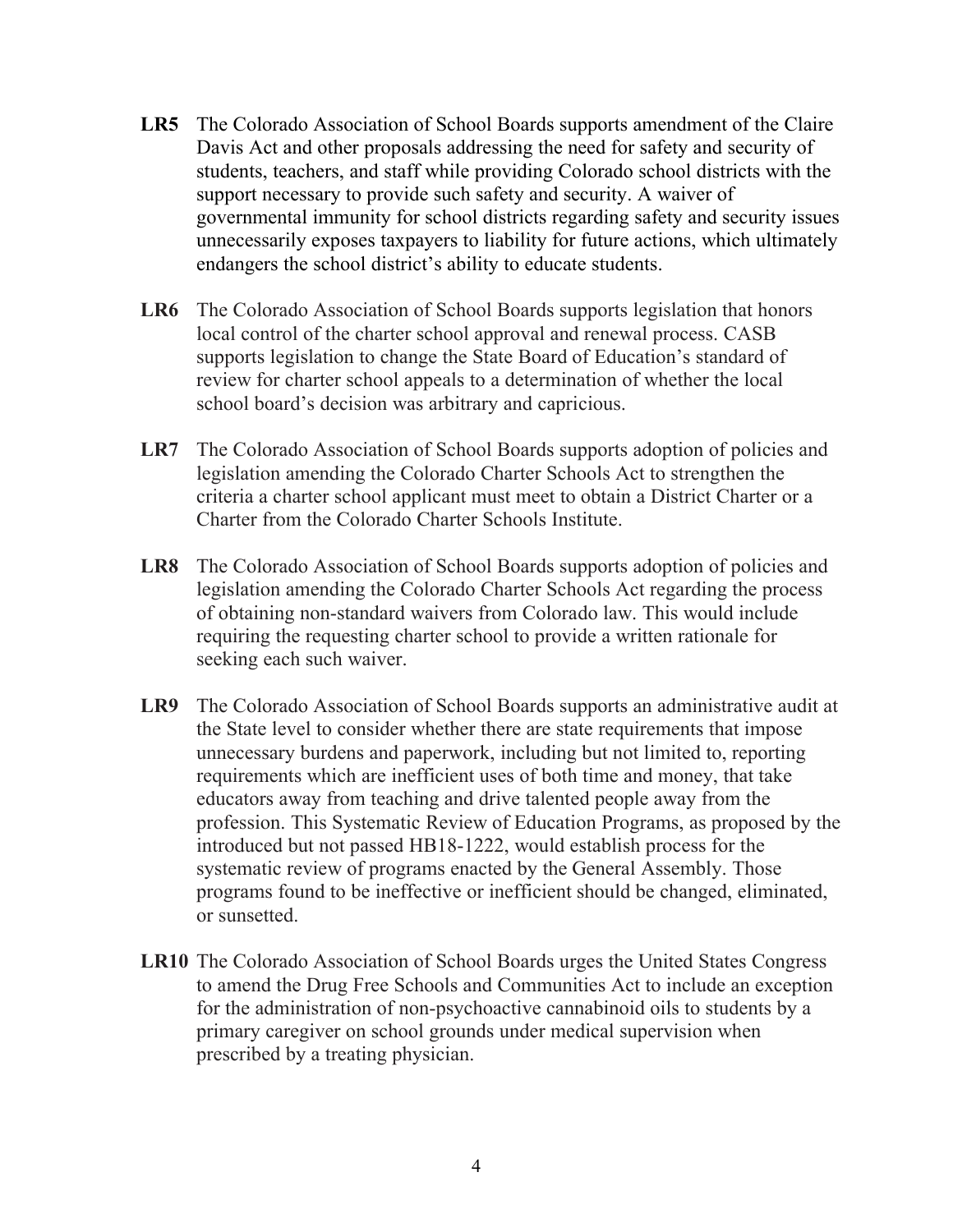- **LR11** The Colorado Association of School Boards supports a proposal to use bus video to capture and penalize traffic violators of "Stop" arms on buses.
- **LR12** The Colorado Association of School Boards believes that given the current state of technology and the mobile nature of many jobs, allowing board members to attend meetings digitally should not be considered less valid than in-person meetings. Current state statute prevents remote access attendance from being counted toward quorum. We believe that this should be changed so that board members making the extra effort to attend despite work or other challenges that require their physical presence elsewhere should be counted toward quorum. By removing this limitation, local boards can adopt appropriate policies detailing how modern virtual attendance is to be handled within their own meetings. They can decide what limits to place on board members utilization of technological means to attend remotely.
- **LR13** The Colorado Association of School Boards urges the Colorado General Assembly to develop legislation that prohibits use of cell phones (both voice and text) in school zones unless in a legally parked vehicle or while on foot in safe pedestrian areas.
- **LR14** The Colorado Association of School Boards supports legislation that requires charter school applicants to submit accurate data on intentions to enroll from new families. The number of letters of intent should meet the standard for a minimally viable number of students established by each local school board with at least 55% of the interested students residing within the district at the time of application. The local school district may only use data from letters of intent for the purposes of verifying numbers of interested students. A letter of intent must be submitted for each family and include the following requirements:
	- Student name(s) and date(s) of birth;
	- Parent or legal guardian name;
	- Proof of address/residency;
	- Grade(s), school(s), and district(s) where student(s) currently enrolled;
	- Intended grade level(s) at enrollment with charter;
	- Acknowledgement of plans to withdraw student(s) from current  $school(s)$ :
	- Any additional information required by policy.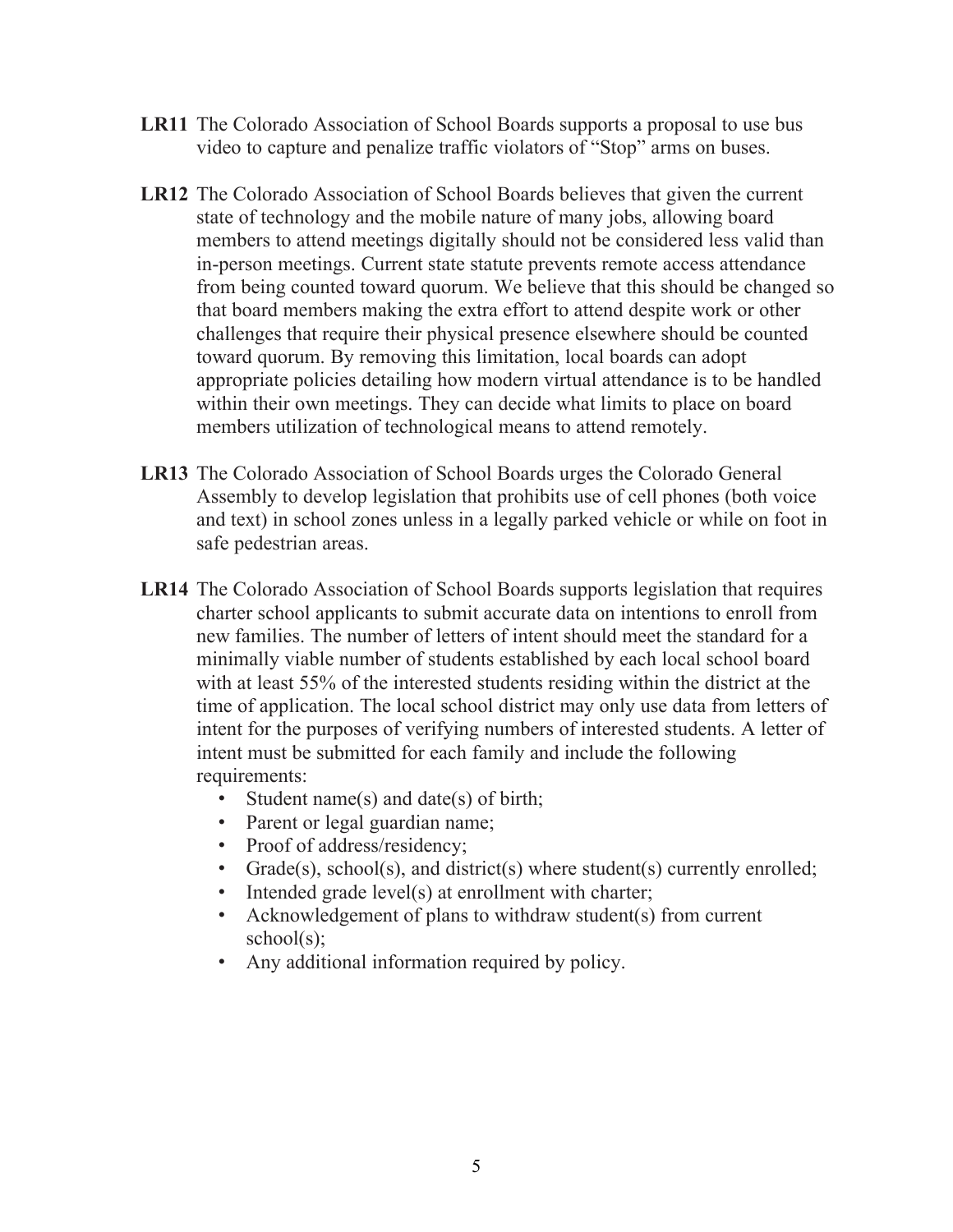- **LR15** The Colorado Association of School Boards supports legislation that would require equal access for all students to attend charter schools. Charter schools must demonstrate that their lotteries and other admission processes are open and non-discriminatory. Charter schools may not at any time require or ask families to submit student performance or Individual Education Program (IEP) data before admissions decisions are made. Preferential admissions should not be allowed based on legacy. Charter schools must also show the capacity of the district supports the opening of the charter school.
- **LR16** The Colorado Association of School Boards supports legislation that gives the local school board sufficient authority to set appropriate policies and direct charter schools to take corrective or remedial action when the school district may have legal liability for actions of the charter school. The standard of review by the State Board of Education shall be whether the local board's recommended corrective actions were arbitrary and capricious. In cases where the local board's authority to direct the charter school does not exist, the charter school shall be required to indemnify the school district, including but not limited to financial losses caused by the charter school, its policies, or acts of its agents.
- **LR17** The Colorado Association of School Boards supports legislation that results in initiatives to increase the numbers of vaccinated children.
- **LR18** The Colorado Association of School Boards supports school boards placing a high priority on reducing carbon consumption in making decisions regarding capital improvement, energy use, and transportation; and supporting climate change and environmental education. CASB also urges the Colorado General Assembly and federal government to take swift and effective action on climate change to protect current and future students.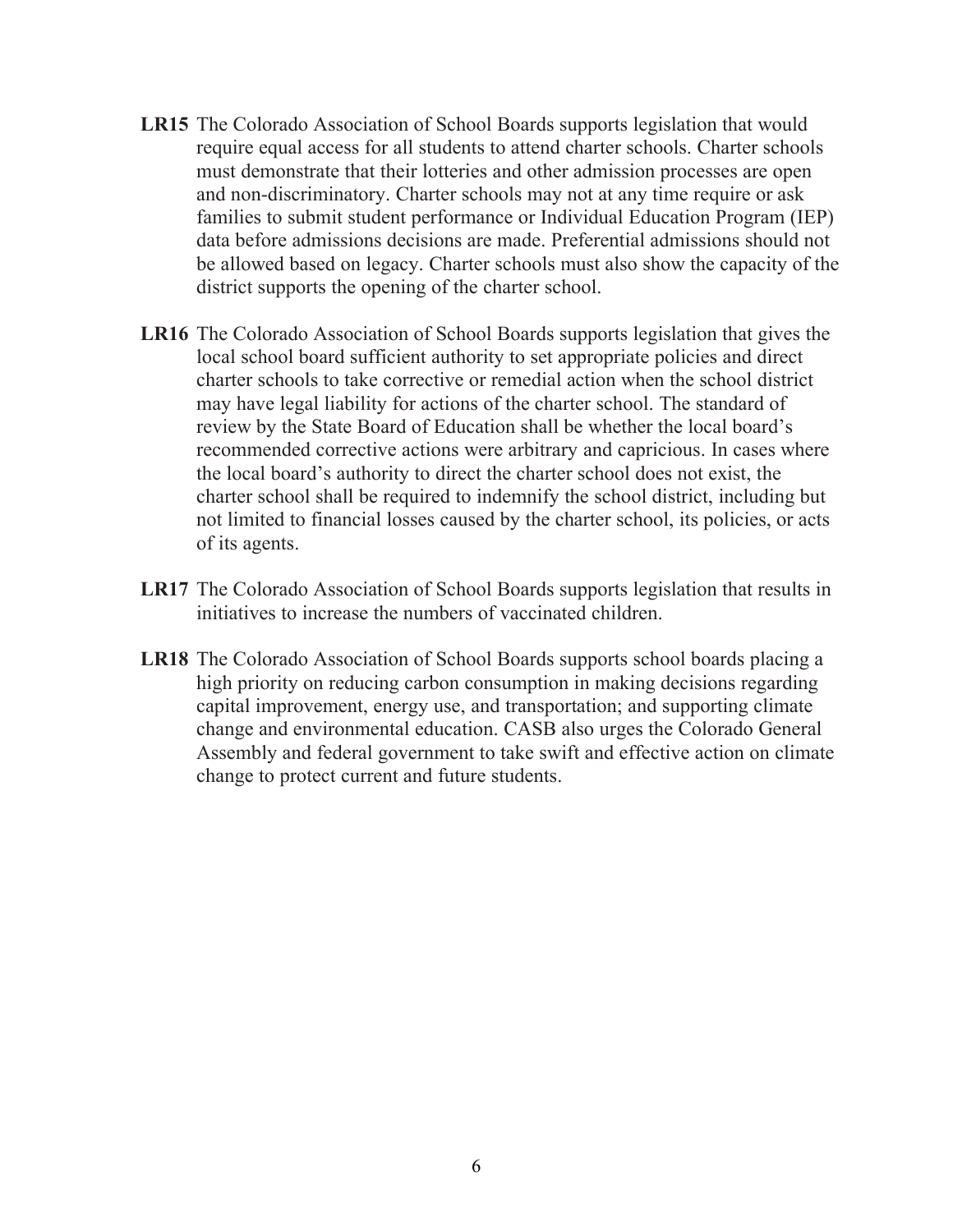#### **Finance**

- **LR19** The Colorado Association of School Boards supports the intent of Proposition CC and encourages Colorado voters to approve Proposition CC on the November 2019 ballot. The vast majority of Colorado school districts have asked the voters in their community to allow the local district to retain tax dollars already collected. Voters have approved these "de-brucing" measures in their local community and they should be allowed to vote on the same issue on a statewide basis.
- **LR20** It is a state obligation to create and fund a system of school finance which adequately and equitably funds all public schools in Colorado, and which includes both state and local tax revenues. The Colorado Association of School Boards supports legislation to create a uniform, statewide school mill levy to fund the local share of the Colorado School Finance Act to the maximum extent such uniform school mill levy is permitted by the Colorado Constitution and provided the legislation addresses the following requirements:
	- 1. All new funding from local property tax revenue will be stable and sustainable in future years;
	- 2. All state General Fund revenues which fund the Colorado School Finance Act and which are replaced by local property tax revenue as a result of this legislation will be reinvested in our public schools by providing additional state funding to significantly reduce the Budget Stabilization Factor;
	- 3. The options made available to school districts which must increase their local school mill levies to the uniform school mill levy, and the length of time available to make such an increase will be fair and reasonable to school districts and local taxpayers;
	- 4. School districts which have characteristics or circumstances that make it difficult or impossible to raise their local school mill levies to the uniform school mill levy will not lose funding as a result of this legislation; and
	- 5. If as a result of this legislation, the Colorado Constitution requires any school district to lower its mill levy to the uniform school mill levy, any such decrease in the local school mill levy shall be temporary, to the extent legally permissible, and local school boards shall have the ability to restore the local school mill levy to the same level the school mill levy was set prior to the temporary decrease without voter approval.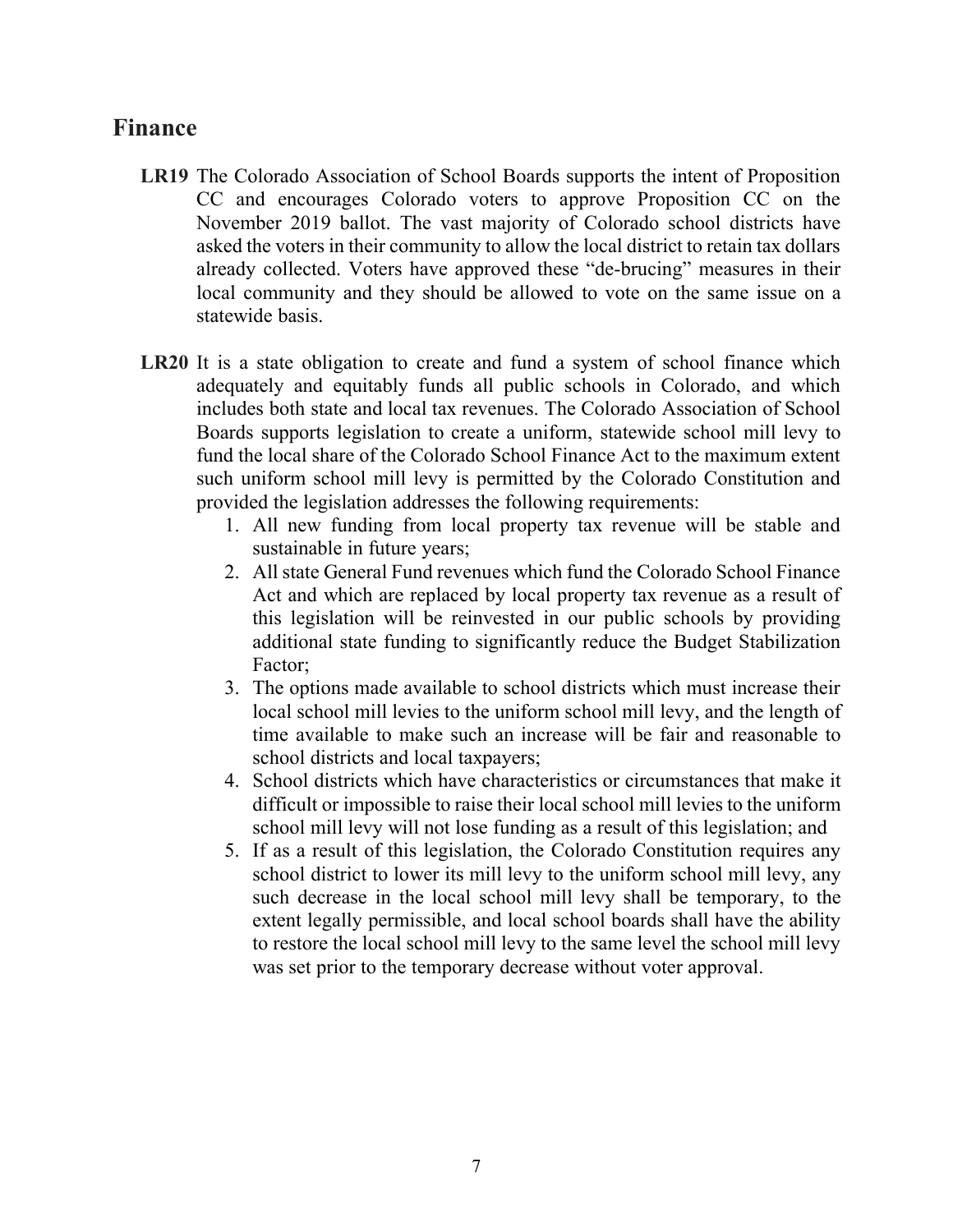- **LR21** The Colorado Association of School Boards encourages the General Assembly and the Colorado Department of Education (CDE) to revise the student enrollment count system from one count day and develop a system for counting student enrollment that is more equitable than the current single-day "October-count" model. CASB also encourages CDE to collaborate with districts, charter schools, superintendents and their respective professional associations to ensure any new system serves the needs of all schools across the state.
- **LR22** The Colorado Association of School Boards recognizes that a structural change is needed in how the State of Colorado funds K-12 education and other critical state and local programs. This structural change includes addressing the negative impacts of provisions in the Colorado Constitution such as TABOR and Gallagher that continue to impact the state budget. These provisions have caused the Colorado General Assembly to subject K-12 education to significant budget cuts through the mechanism formerly known as the "Negative Factor," which is now termed the "Budget Stabilization Factor."
- **LR23** The Colorado Association of School Boards supports federal reauthorization and funding of the Secure Rural Schools (SRS) program, long-term forest management, and fire prevention.
- **LR24** The Colorado Association of School Boards supports the General Assembly's creation of a new School Finance Act framework that allows it to assess and rebalance the formula variables, factors, and categoricals in a manner that ensures equity, stability, and consistency in public school funding.
- **LR25** The Colorado Association of School Boards supports the state's identifying an on-going funding source for the Special Education High-Cost Trust Fund.
- **LR26** The Colorado Association of School Boards advocates that the legislature make permanent a \$40 million annual investment in rural school sustainability, to be distributed to rural and small rural school districts as defined by the Colorado Department of Education, on a dollars-per-pupil basis as has been done at the end of the last three legislative sessions. This would build on rural school funding previously appropriated in SB17-267, "Sustainability of Rural Colorado" and also subsequently approved in SB18-215, "Additional Funding for Small Rural Schools," and SB19-246, "Colorado School Finance Act."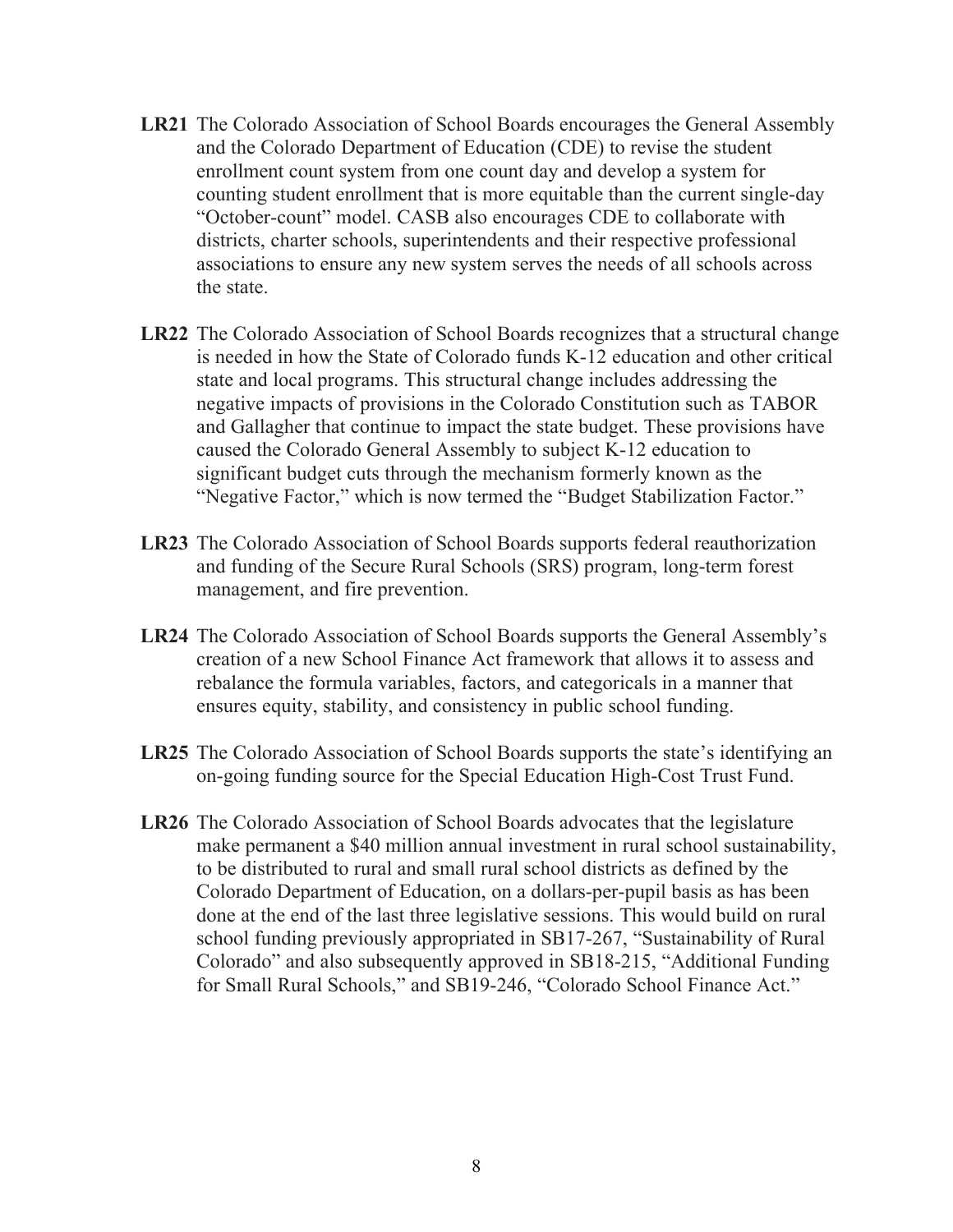- **LR27** The Colorado Association of School Boards supports the full funding of the Individuals with Disabilities Education Act (IDEA). Congress has never fully funded the federal government's portion of IDEA. CASB, however, recognizes the efforts of Colorado's delegation to add \$1 billion in the IDEA reauthorization bill passed by the U.S. House. CASB urges Colorado's delegation to act on IDEA reauthorization and increase the federal share in the 116th United States Congress before the 2020 election cycle further slows legislative action.
- **LR28** The Colorado Association of School Boards supports current efforts to build a coalition addressing Colorado state funding requirements resulting from TABOR that may result in a future statewide referendum or initiative for a ballot measure amending the Colorado Constitution.
- **LR29** The Colorado Association of School Boards supports adoption of policies and legislation recognizing the need and providing funding for more mental health support for students and educators. CASB encourages the Colorado General Assembly to continue to fund and expand social-emotional health supports (preventative and reactive) within Colorado, specifically for P-12 school-age youth.
- **LR30** The Colorado Association of School Boards urges the Colorado General Assembly to continue to fund educator preparation programs as well as educator recruitment and retention programs in order to reduce and eventually eliminate current and future educator shortages. Additionally, CASB urges the Colorado General Assembly to continue to implement financial incentives such as loan forgiveness/tuition assistance for those educators choosing to teach in small and rural school districts.
- **LR31** The Colorado Association of School Boards advocates that the legislature guarantees the capability of the Building Excellent Schools Today program to provide long term sustainability of multi-year financing of large-scale capital facilities improvement projects for schools and districts in dire need, thereby allowing the BEST program to continue awarding grants financed through an annual Certificate of Participation (COP) process.
- **LR32** The Colorado Association of School Boards recognizes that a financial structure change is needed as it pertains to schools that choose to be chartered under CSI (Charter Schools Institute). Schools under this designation should be given the state base per child funding with no mill levy increases based on the district of the students' residency. CSI schools can go for mill levy increases as stated through TABOR as a statewide initiative where amendment 71 applies (2% of registered voters in all 35 senate districts).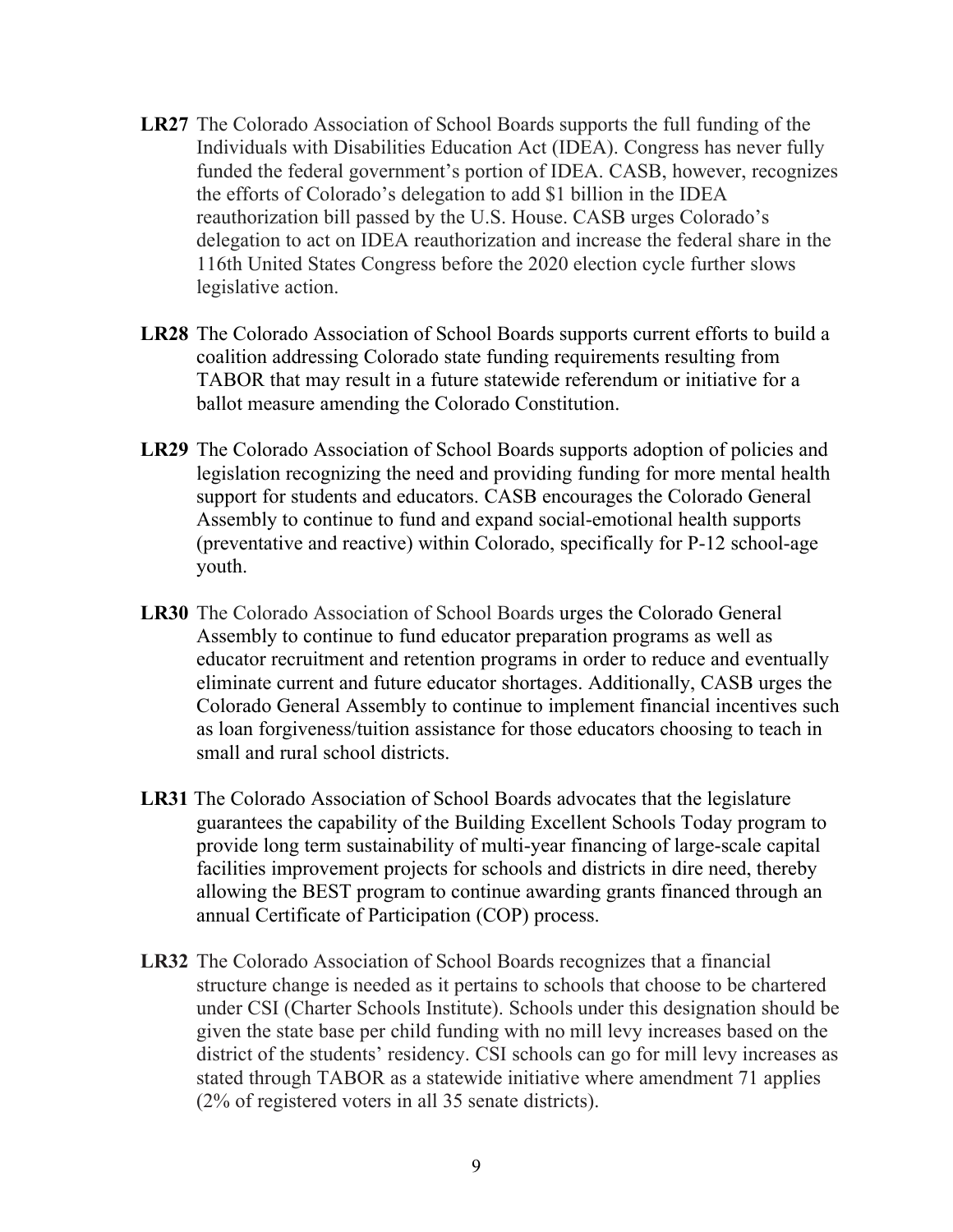- **LR33** The Colorado Association of School Boards urges the Colorado General Assembly to continue to strengthen efforts of talentFOUND as established in C.R.S. 24-46.3-103 and amended by SB14-205, Talent Pipeline Working Group. Additional consideration should be given to include the Colorado Department of Public Health and Environment (CDPHE) in this collaboration to address and help overcome social-emotional/economical and crossgenerational/gender/race/culture/etc. barriers in this cross-functional work.
- **LR34** The Colorado Association of School Boards supports legislation to address the epidemic of vaping by our youth. CASB supports legislation that employs proven means to reduce youth usage including: increasing the price of vaping products through a tax similar to the one on traditional tobacco products, raising the age of use, possession and purchase to 21, and through limitations of flavored products that would appeal to youth. Increased resources should be invested in public health programs that educate youth about the dangers of vaping and provide alternative to suspension opportunities for students caught using vaping products.
- **LR35** The Colorado Association of School Boards encourages the state to inventory and assess the various teacher recruitment and incentive programs passed in the previous five years and determine the relative success of each program. Further those programs demonstrating little or no impact on teacher recruitment or retention should be eliminated and funding associated with such programs be applied to those demonstrating success. Additionally, the state should work with K-12 and higher education to develop a teaching-degree pathway starting in the 9th grade that utilizes concurrent enrollment to offer college-level teacher preparation courses to high school students considering careers in teaching. CASB also encourages the state to review mandated articulation agreements among and across 2-year and 4-year colleges and universities and ensure that all credits earned by high school students in concurrent enrollment teacher preparation programs be guaranteed to transfer toward a 4-year bachelor teaching degree.
- **LR36** The Colorado Association of School Boards supports the establishment of a program similar to that of the "Colorado Health Service Corps", with the stipulation that it be created for educators in our state who choose to join our career field despite the many barriers that have conspired to forge a negative perception of teaching in general.